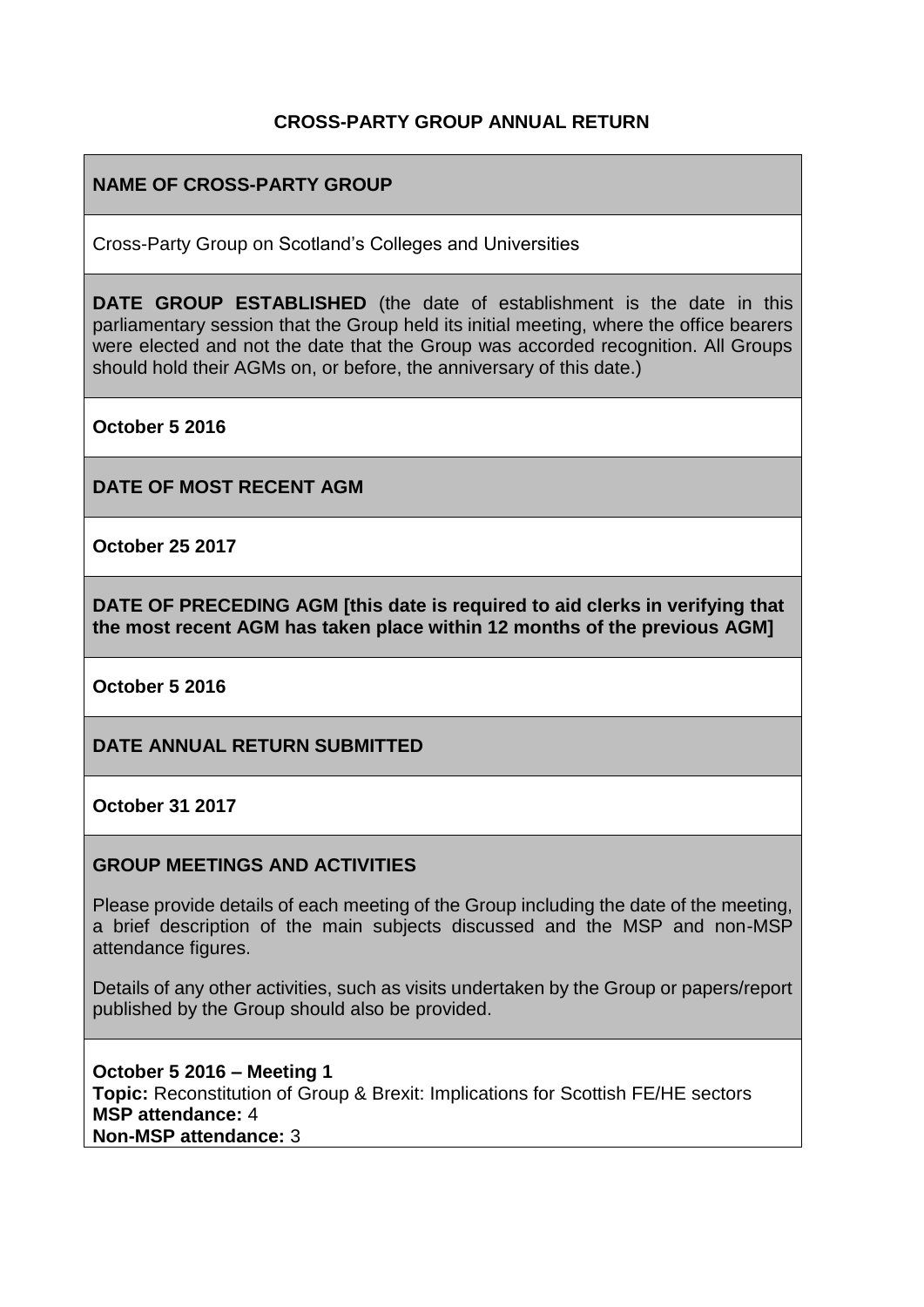**Speakers:** Professor Charlie Jeffery, Professor of Politics and Senior Vice-Principal, University of Edinburgh and Ms Veronica Lynch, Director (External Relations), Dundee and Angus College**.**

#### **December 14 2016 – Meeting 2**

**Topic**: Post Study Work Visas (PSWV) and Immigration.

#### **MSP attendance**: 2

#### **Non-MSP attendance:** 26

**Speakers:** Mr Stephen Magee, Regional Chair, Fife College; Mr Ian Maclellan, Student Support and Wellbeing Manager, University of Strathclyde and Ms Tope Orororo, and International post-graduate Student, Heriot-Watt University.

### **March 8 2017 – Meeting 3**

# **Topic:** Widening Access

# **MSP attendance:** 4

#### **Non-MSP attendance:** 37

**Speakers:** Professor Sir Peter Scott, Commissioner for Fair Access to Higher Education in Scotland.

### **May 10 2017 – Meeting 4**

**Topic:** How universities and colleges engage with their local communities (including community relations and additional community contributions such as teaching and research).

#### **MSP attendance:** 2

#### **Non-MSP attendance:** 27

**Speakers:** Mr Gary Campbell, Key Account Director, University of the Highlands and Islands; Mr Hamish Trench, Director of Conservation and Visitor Experience, Cairngorms National Park Authority (CNPA); Ms Jackie Galbraith, Vice Principal of Strategy, Planning and Performance, Ayrshire College; Ms Moira Gibson, Head of External Affairs, University of Edinburgh and Ms Mhairi Harrington, Principal & Chief Executive, West Lothian College**.**

**October 25 2017– Meeting 5 Topic:** AGM **MSP attendance:** 2 **Non-MSP attendance:** 3

# **MSP MEMBERS OF THE GROUP**

Please provide names and party designation of all MSP members of the Group.

Liz Smith, Scottish Conservatives, Convener

Iain Gray, Scottish Labour, Deputy Convener

Jamie Halcro Johnston, Scottish Conservatives

Jeremy Balfour, Scottish Conservatives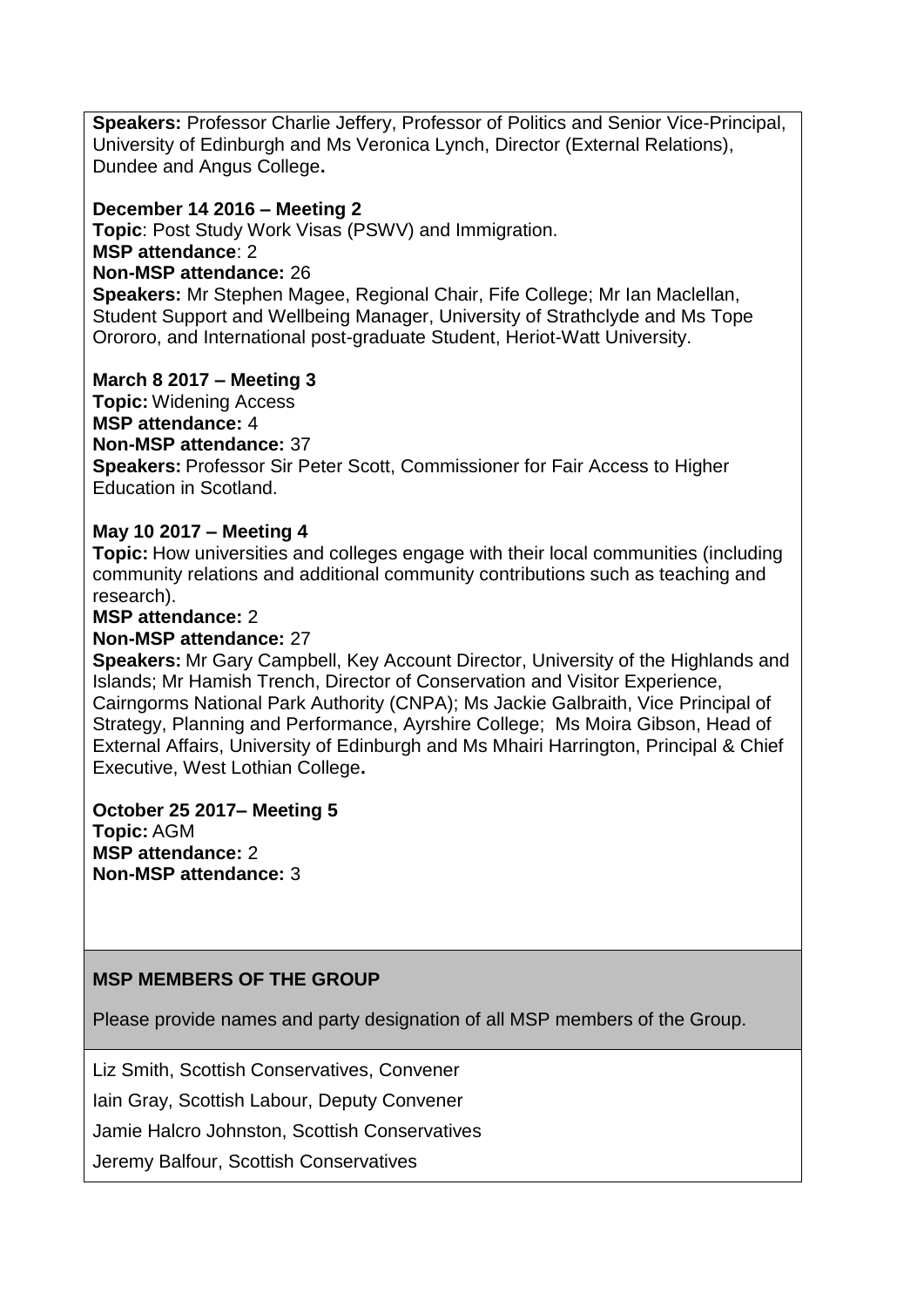Monica Lennon, Scottish Labour Liam McArthur, Scottish Liberal Democrats Pauline McNeill, Scottish Labour

Tavish Scott, Scottish Liberal Democrats

# **NON-MSP MEMBERS OF THE GROUP**

For organisational members please provide only the name of the organisation, it is not necessary to provide the name(s) of individuals who may represent the organisation at meetings of the Group.

| Individuals   | Mr Terry Brotherstone<br><b>Professor Matthew MacIver</b> |
|---------------|-----------------------------------------------------------|
|               |                                                           |
| Organisations | Universities Scotland - secretary                         |
|               | <b>Colleges Scotland - secretary</b>                      |
|               | <b>Abertay University</b>                                 |
|               | <b>City of Glasgow College</b>                            |
|               | Dundee & Angus college                                    |
|               | Educational Institute Of Scotland (EIS)                   |
|               | <b>Edinburgh Napier University</b>                        |
|               | Edinburgh University Students' Association (EUSA)         |
|               | <b>Glasgow Caledonian University</b>                      |
|               | <b>Glasgow Clyde College</b>                              |
|               | <b>Heriot-Watt University</b>                             |
|               | <b>Higher Education Academy in Scotland</b>               |
|               | <b>LEAD Scotland</b>                                      |
|               | <b>North East Scotland College</b>                        |
|               | <b>NUS Scotland</b>                                       |
|               | Open University in Scotland                               |
|               | Pagoda PR                                                 |
|               | Queen Margaret University, Edinburgh                      |
|               | <b>Robert Gordon University</b>                           |
|               | Royal Conservatoire of Scotland                           |
|               | <b>Scotland China Education Network (SCEN)</b>            |
|               | Scottish Development International                        |
|               | <b>Scottish Enterprise</b>                                |
|               |                                                           |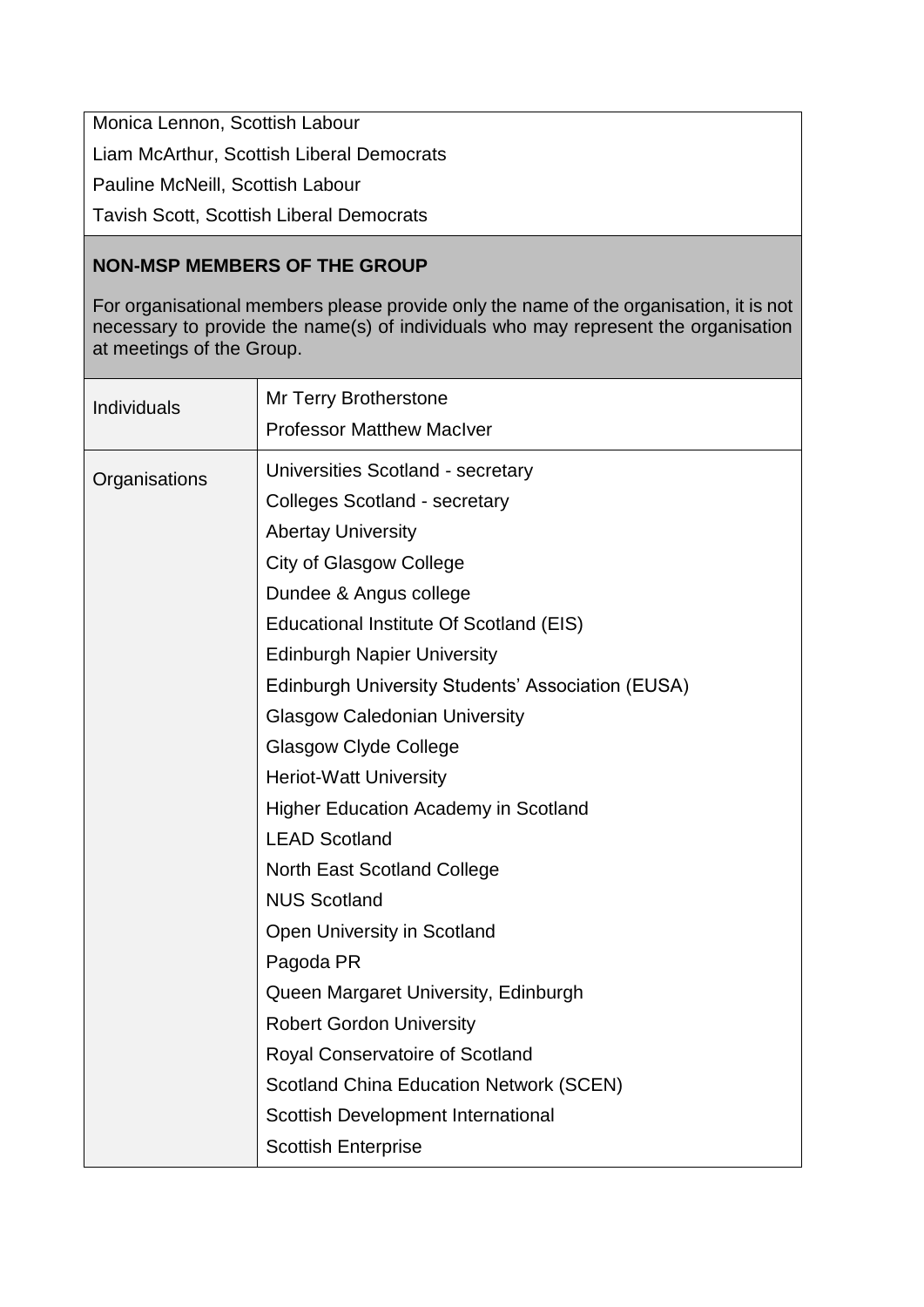| <b>Scottish Funding Council</b>          |                                                    |
|------------------------------------------|----------------------------------------------------|
| <b>Skills Development Scotland (SDS)</b> |                                                    |
|                                          | spargs - Student Participation in Quality Scotland |
| <b>Thorntons Law LLP</b>                 |                                                    |
| <b>UCU Scotland</b>                      |                                                    |
| University of Aberdeen                   |                                                    |
| University of Dundee                     |                                                    |
| University of Edinburgh                  |                                                    |
| University of Glasgow                    |                                                    |
| University of the Highlands & Islands    |                                                    |
| University of St Andrews                 |                                                    |
| University of Strathclyde                |                                                    |
| University of the West of Scotland       |                                                    |
| <b>West College Scotland</b>             |                                                    |
|                                          |                                                    |
|                                          |                                                    |

# **GROUP OFFICE BEARERS**

Please provide names for all office bearers. The minimum requirement is that two of the office bearers are MSPs and one of these is Convener – beyond this it is a matter for the Group to decide upon the office bearers it wishes to have. It is permissible to have more than one individual elected to each office, for example, co-conveners or multiple deputy conveners.

| Convener               | Elizabeth Smith MSP                                                          |
|------------------------|------------------------------------------------------------------------------|
| <b>Deputy Convener</b> | lain Gray MSP                                                                |
| Secretary              | Universities Scotland provides secretariat support with Colleges<br>Scotland |
| <b>Treasurer</b>       | N/A                                                                          |

# **FINANCIAL BENEFITS OR OTHER BENEFITS RECEIVED BY THE GROUP**

Please provide details of any financial or material benefit(s) received from a single source in a calendar year which has a value, either singly or cumulatively, of more than £500. This includes donations, gifts, hospitality or visits and material assistance such as secretariat support.